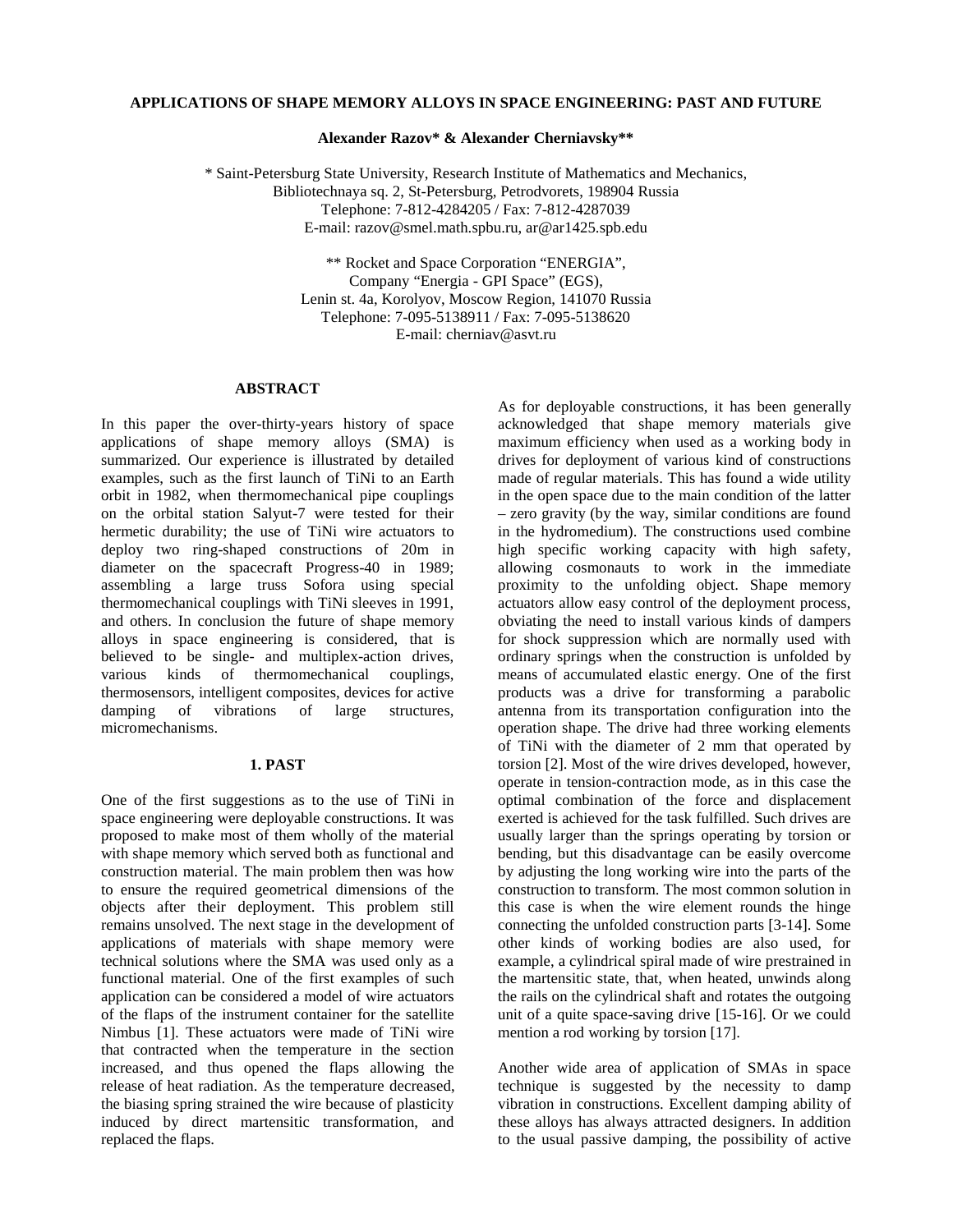suppression and control of vibration in various objects has been increasingly investigated for the last ten years. Thus, investigations are now underway, whether it can be possible to use SMA drives for long trusses intended for use in the open space, and for other objects with the vibration band reaching several dozen hertz [11, 18-21]. Of great interest to researchers are also composite materials with embedded SMA-elements which could serve as actuators for damping and control of vibrations [22-31] or be used for changing the stress and shape of the object made of these materials [32-34]. SMAs have future also in production of locking and release devices [9,10, 35-39]. Substitution of pyrotechnical materials, that have so far been commonly used in these devices, with shape memory materials would eliminate shockload during release, allow less strict requirements for storage and performance check of the devices, as well as repeated use of the device and the working element.

However, only a small number out of the designed devices, including those mentioned above, have been used and tested in the open space. These devices are described in detail below.

The first "launch" of TiNi to an Earth orbit can be considered to have happened in 1982, when thermomechanical pipe couplings on the orbital station Salyut-7 were tested for their hermetic durability [4]. A special pneumatic section containing the couplings was fixed on the station's outer surface, and after a year in the space it still retained its hermetic characteristics. Already in November 1988 similar thermomechanical couplings became part of the propulsion system on the Soviet shuttle Buran.

An experiment on deploying a large space structure (LSS) with the help of TiNi wire drives was first conducted in the framework of the project Krab [5,8] which included also a study of dynamical characteristics of deployed large transformable ring-shaped constructions at maneuvering of the spacecraft, and correlation of real parameters with the calculated ones. Two ring-shaped LSSs were installed in folded state on the outer surface of the spacecraft Progress-40, namely, on the section for refueling equipment. Each of the LSSs consisted of rods connected by hinges. In unfolded state it was a rectilineal polygon with the diameter of its inscribed circle equal to 20 m. To unfold the carcass from its transportation state into the operating one 78 drives were used made of TiNi wire of 2 mm in diameter. Heated by electric current, this wire produced a moment of force in the hinge coupling. The weight of one such LSS was 58 kg. The experiment was carried out from March, 3 to March, 5 1989 controlled from the Earth, as follows. After unloading and departure of the cargo spacecraft Progress-40 from the orbital station Mir to the distance of 70-80 m a command was given to shoot off the cover of the first container. Then power was supplied to the drives of one

carcass. It was being deployed for 5 minutes, and its shaping took another 10 minutes. Then the same operations were applied to the other LSS. The two following days were dedicated to observation of the constructions' conduct at maneuvering of the spacecraft. The crew of the Mir orbital station, A.Volkov, S.Krikalyov and V.Polyakov, video-taped and photographed the experiment the successful completion of which has proved that SMA drives can work reliably in conditions of open space. They have a simple design, small weight and dimensions, allow easy remote control, and thus are superior to other existing drive types.

The aim of another space experiment, called Sofora, was to approbate the developed technique of assembling truss constructions in open space with the help of thermomechanical couplings, the main element of which is a sleeve made of a shape memory alloy [6-8]. This technique allows assembling trusses of large sizes by automatic manipulators as well as manually. It should be noted that the types of couplings normally used on earth, present a number of disadvantages when assembling is done in the space. Thus, to tighten a nut a point of rest is needed, that is not always available, or special instruments, short of saying that the operation is quite a problem for a cosmonaut wearing a space suit. By the way, most nuts used in space have a different shape than those we are accustomed to. Riveting also requires particular pressing equipment. The requires particular pressing equipment. The disadvantages of weld-couplings are great power consumption, dangerousness of welding, and the difficulty of checking welding quality in the space. Ordinary fasteners have proved to be good in use, but they have big weight and require high accuracy in manufacturing of all their numerous parts.

The Sofora experiment included manual assembling of a truss with 14.5 m in length, the cross section of 0.5x0.5m, and the weight of 90 kg. The truss consisted of standard units – square diaphragms and V-shaped elements – that had been folded for transportation and then deployed at assembling. The rods of the V-shaped elements of one cell running through holes in a diaphragm were fixed in the fittings of V-shaped elements of the following cell by compressing them with a sleeve made of TiNi. For compression the sleeve was heated to the required temperature with a special installation-and-heating device with filament lamps. The Sofora experiment was carried out in July 1991 on the Mir station by cosmonauts A.Artsebarsky and S.Krikalyov. After the cargo was delivered to the orbit by the spacecraft Progress-M8, and preliminary work was carried out in the Kvant-2 modular, all equipment was transferred to the outer surface of the Kvant astrophysical modular. There, after having made four walks in space with the total duration of 22 hours, the cosmonauts assembled the truss and fastened it on the surface of the modular Kvant. 84 thermomechanical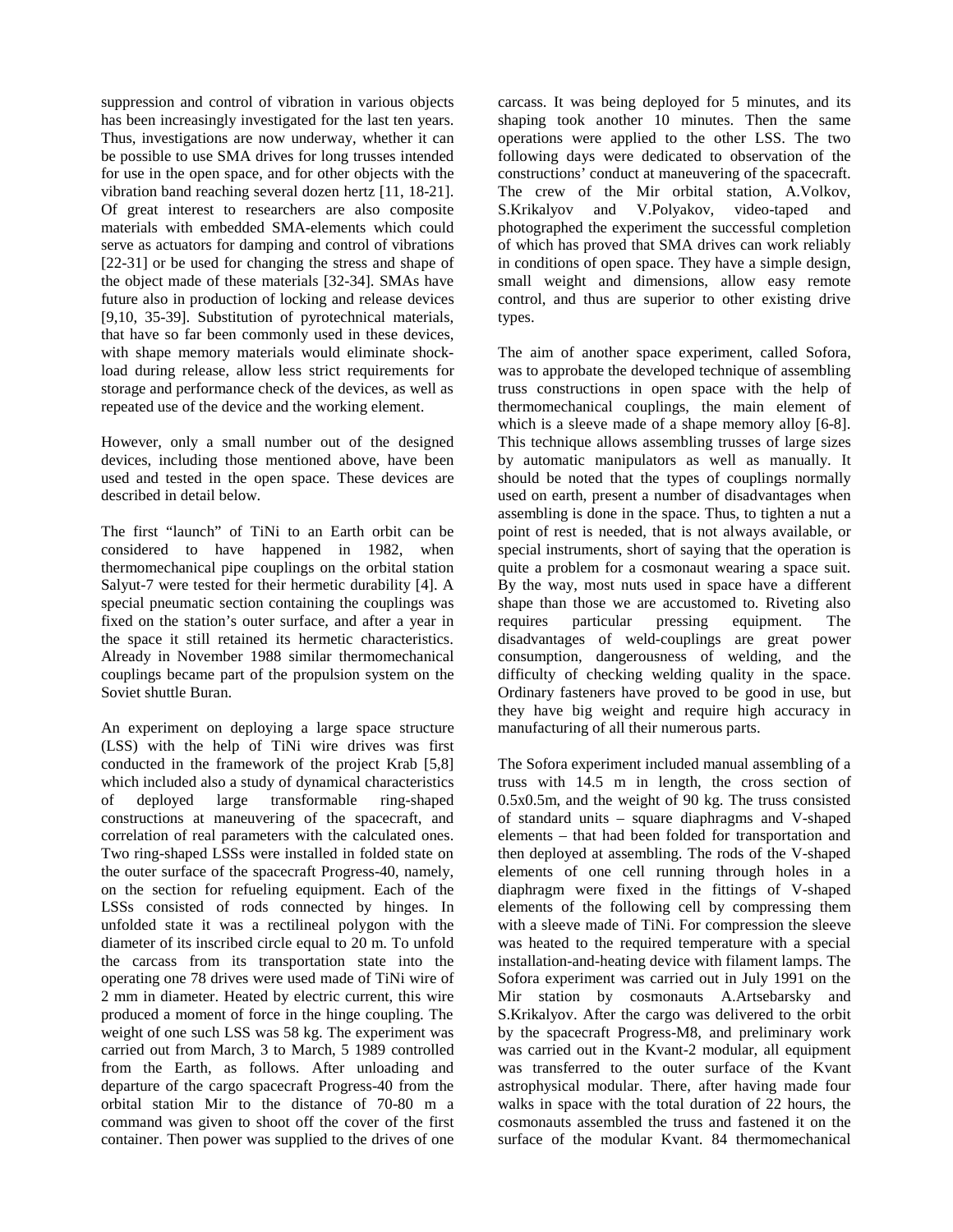couplings were assembled. In September 1992 an outside propulsion unit was delivered to the Mir station and installed on the top of the truss Sofora by both members of the crew, A.Soloviev and S.Avdeev. To make the work easier, the truss had a hinge in its middle, which allowed it to operate as a crane arm. This propulsion unit was meant for control of the station's tangential orientation and was substituted with a new one after its operation life expired in 1998. The weight of the unit is 750kg, and the weight of the cargo delivered to the orbit, including the unit, the truss and equipment for its assembling, is about 1000kg.

Under the Rapana program [6,9] a transformable truss with a length of 5 m, the cross section of 0.3x0.4 m, and the weight of 13 kg was designed and constructed. The truss consisted of five units, each of them having four carbon-plastic panels connected together by hinges. Diagonal parts of the units were folding links with wire drives. Like in the Krab construction, TiNi wire of 2 mm in diameter was used here, and the drive was activated by heating with electric current. But unlike the Krab's drive, which has two identical hinge-connected links, the drive of the Rapana truss consists of two hinge-connected links that differ in length. This difference in design was determined by the kinematics of truss deployment. In addition, a release device with a TiNi wire drive was designed to hold the belt tightening the package with the truss in its transportation configuration with the force of 50 kg. The device released the package immediately before the truss deployment. During the space experiment Rapana in September 1993 cosmonauts V.Tsibliev and A.Serebrov installed the folded truss Rapana on the outer surface of the modular Kvant next to the Sofora truss, where, upon start of power supply, the Rapana truss transformed into its operation configuration. Then investigation equipment was installed on the truss by the cosmonauts.

In the US, where shape memory effect in TiNi had been first discovered, and a lot of suggestions on its application in space technologies made, the first actual launch of a shape memory alloy to the space took place only in 1994. The effect was used in four release devices Frangibolt holding folded solar panels at launch the spacecraft Clementine [37]. The release device consisted of a bolt made of a high-strength titanium alloy, a sleeve made of TiNi, and a heater. The bolt featured ring turning which allowed to reduce the bolt's net section locally. The sleeve, precompressed along its axe, pushed the nut and one of the two parts when heated, and destroyed the bolt along the turning, thus releasing the package. The sleeve was heated by a special device that embraced it tightly covering all outer surface of the sleeve. Heating spirals in the device were embedded in an elastic polymeric case which followed the sleeve's contraction in diameter, when the sleeve's shape memory worked for the release process.

In December 1996 SMAs were tested outside the Earth's orbit, when the automatic interplanetary station Pathfinder carrying a mars rover Sojourner set off to Mars. The rover featured a SMA drive which was a TiNi wire of 30 mm in length and 0.15 mm in diameter, operating by bend. In July 1997 the drive removed a thin glass panel with mars dust, unshielding a photoelement in the device that determined dust content in the planet's atmosphere by the difference in sun radiation intensity.

Our twenty years of experience of using materials with shape memory in space systems have been an evidence of their high efficiency, reliability, and advantages in the situations where standard methods are unapplicable. Besides special equipment for space purposes, other devices with shape memory effect can be used in space systems. It should be added, that some technical solutions unacceptable on earth for economical reasons, can become the only reasonable choice in the space, eliminating all the barriers that it had seemed impossible to overcome. And it should be also noted, that all technical solutions proposed for use of SMAs in space systems are valid for use on earth as well.

# **2. FUTURE**

Like in every branch of science, future of shape memory materials in space systems is essentially based on the accumulated experience and the present general development of fundamental and applied sciences.

Many space designers are eager to create SMA-devices that would work under force of the Sun's heat. Over 10 years ago, when in the framework of the Sofora project (1985-1991) we were designing a truss and choosing a shape memory material for the thermomechanical coupling, we kept also in view the solution where the sleeve was actuated by the Sun's heat. But, however, this solution was rejected due to insufficient reliability. Our choice then was a material with the temperature of martensitic recovery transformation equal to 80 °C, which ensured, on the contrary, that the Sun would not activate the sleeve. For the time since, the progress in physical metallurgy of SMAs, and the knowledge gained from experience on the Mir station and other space vehicles allow the hope that in the near future the technology of SMA-devices will be able to switch to the use of Sun radiation. It seems to us highly possible that in some years a satellite entering the Earth's shadow will, for example, close the shutters of its instrument section and open them upon coming out on the Earth's day-side without consuming a bit of its own power. This would take us past the only, although not so significant disadvantage of SMAs, which is a relatively small efficiency of martensitic transformations. The coefficient of transformation of heat energy to mechanical work at shape recovery is estimated not to exceed 10 %. At spacecraft with large power stock such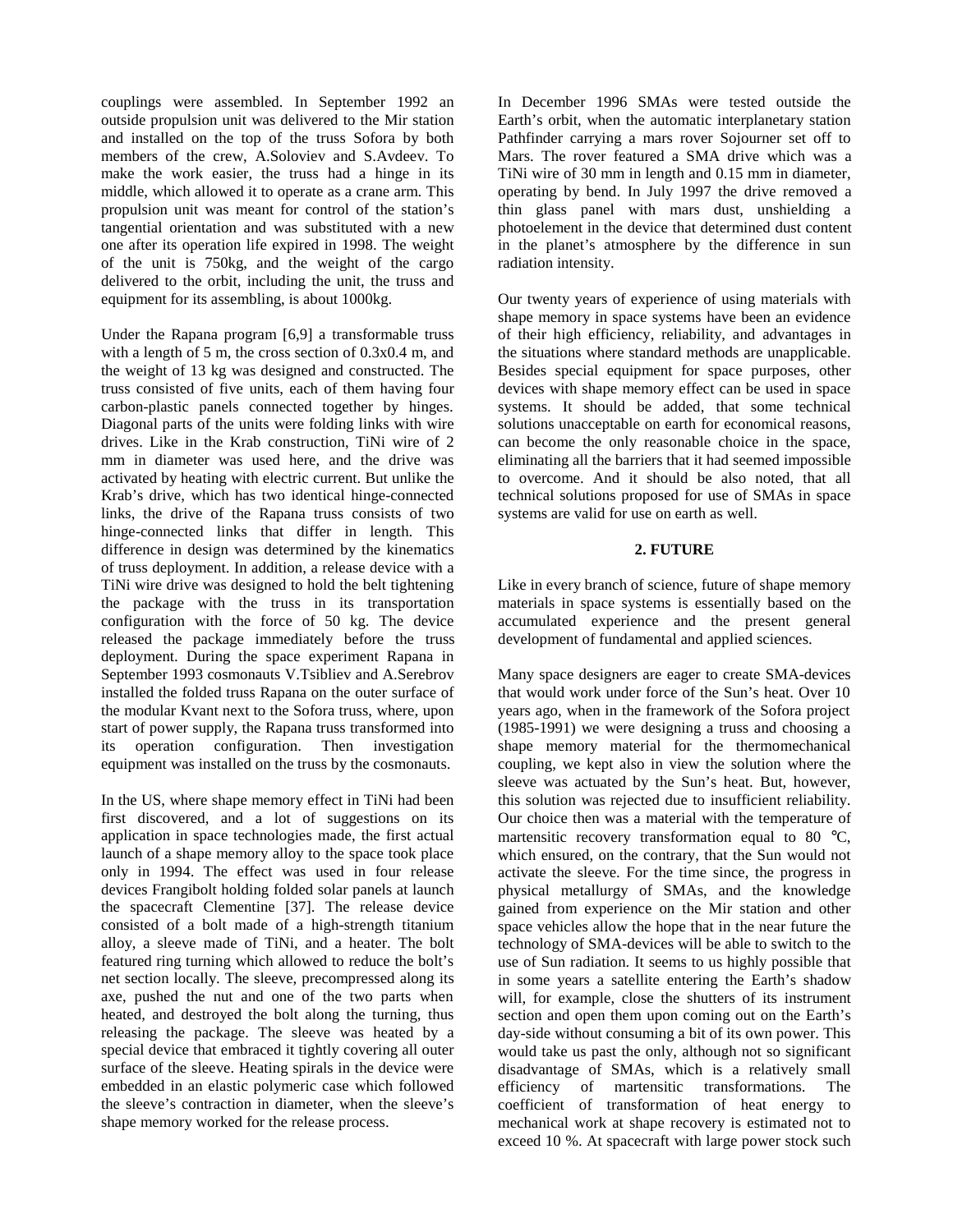as orbital stations low efficiency is not a problem. But it should be taken into consideration in designing devices for small satellites.

The emergence of such alloys as TiNiNb, TiNiHf, and other new materials has brought about a new era for thermomechanical couplings. The assembling of the Sofora truss was carried out by means of a unique for that time method of rod coupling. Now it could have been completed using TiNiNb in a standard coupling design. The resources and technological effectiveness of thermomechanical couplings have grown notably higher. And it should be added, that the scope of tasks on construction and repair of pipe and rod systems to be implemented in the open space will be growing wider with the development of orbital construction technologies. A better solution here, than thermomechanical couplings, is hard to find.

Technologies for obtaining thin films and membranes, that have lately experienced active development, and use of SMA in micromechanisms could contribute a lot to space systems as well (microvalves, micropumps, microsensors, etc.).

Advantages of various actuators made of shape memory alloys cannot be overestimated. They allow to avoid shock loading, have simple design and are easy to operate.

Thus, the future of shape memory alloys in space applications is now believed to lie in their use as a construction material for single- and multiplex-action drives, thermomechanical couplings of various types, thermosensors, intelligent composites, micromechanisms, and devices for active damping of vibrations in elongate objects. In most areas of application of SMAs, outlined in the last part of this paper, The Rocket and Space Corporation ENERGIA together with the Research Institute of Mathematics and Mechanics at the St-Petersburg State University have their own projects of devices for future spacecrafts, based on the rich previous experience.

### **REFERENCES**

- 1. H.V.Schuerch, 1968, *Certain physical properties and applications of nitinol*, NASA-CR-1232.
- 2. F.Baumgart et al., 1976, *Memory Legierungen - Eigenschaften, phanomenologische Theorie und Anwendungen*, Techn. Mitt. Krupp Forschungsber., Bd.34,  $N<sub>2</sub>$  1, S.1-16.
- 3. A.S.Tikhonov et al., 1981, *Primenenie effekta pamyati formy v sovremennom mashinostroenii*, Mashinostroenie, 81 s.
- 4 B.E.Gutskov et al., 1989, *Nekotorye zadachi i rezul'taty primeneniya termomekhanicheskikh soedinenii v konstruktsiyakh kosmicheskoi tekhniki*, Materialy s effektom pamyati formy i ikh

primenenie, S.256-257.

- 5. B.E.Paton et al., 1990, *Issledovanie dinamiki kol'tsevykh ramochnykh konstruktsii na gruzovom kosmicheskom korable "Progress- 40"*, DAN USSR, Ser.A, No 11, S.36-43.
- 6. V.A.Likhachev et al., 1995, *Truss mounting in space by shape memory alloys*, Proc. of the SMST-94, P.245-248.
- 7. Yu.D.Kravchenko et al., 1995, *The use of shape memory alloys in space building*, Materialy s effektom pamyati formy, S.58-61.
- 8. Yu.D.Kravchenko et al., 1996, *Opyt primeneniya splavov s effektom pamyati formy pri sooruzhenii krupnogabaritnykh konstruktsii v otkrytom kosmose*/ ZhTF, T.66,  $N_2$  11, S.153-161.
- 9. A.I.Razov et al., 1997, *Shape memory actuators for space applications*, Proc. of the SMST-97, P.311- 316.
- 10. V.Yu.Korneev et al., 1997, *Privody s effektom pamyati formy v kosmicheskoi tekhnike*, Aktual'nye problemy prochnosti, S.275-280.
- 11. L.McD.Schetky, 1990, *Shape memory alloy applications in space systems*, Engineering Aspects of Shape Memory Alloys, P.170-177.
- 12. W.S.Anders et al., 1991, *Design of a shape memory alloy deployment hinge for reflector facets*, AIAA Paper 91-1162, P.148-158.
- 13. T.Katayama et al., 1996, *Shape memory alloy wire actuated hinge mechanism for deploying segmented plates*, Osaka Prefecture University, Bulletin, Ser. A, V.45, No 2, P.119-124.
- 14. T.Katayama et al., 1998, *Implementation of shape memory alloy wires for deploying folded structures*, Proc. of the 8th Int. Conf. on Adapt. Struct. and Technol., P.215-223.
- 15. W.Huang et al., 1996, *Shape memory alloy actuators for deployable structures*, Proc. of the ESA Int. Conf. on Spacecraft Structures, Materials and Mechanical Testing, V.1, P.53-61.
- 16. W.Huang et al., 1997, *Nitinol actuators for deployable space structures*, Proc. of the SMST-97, P.305-310.
- 17. H.Jabs et al., 1996, *Shape memory alloy application*, Proc. of the ESA Int. Conf. on Spacecraft Structures, V.3, P.1423-1425.
- 18. A.V.Srinivasan et al., 1991, *Thermal and mechanical considerations in using shape memory* alloys to control vibrations in flexible structures, Met. Trans. A, V.22A, No 3, P.623-627.
- 19. B.J.Maclean et al., 1991, *Modeling of a shape memory integrated actuator for vibration control of large space structures*, J. of Intell. Mater. Systems and Struct., V.2,  $N<sub>2</sub>$  1, P.72-94.
- 20. B.J.Maclean et al., 1991, *Development of a shape memory material actuator for adaptive truss applications*, J. of Intell. Mater. Systems and Struct., V.2, № 7, P.261-280.
- 21. J.B.Ditman et al., 1994, *The design of extended*